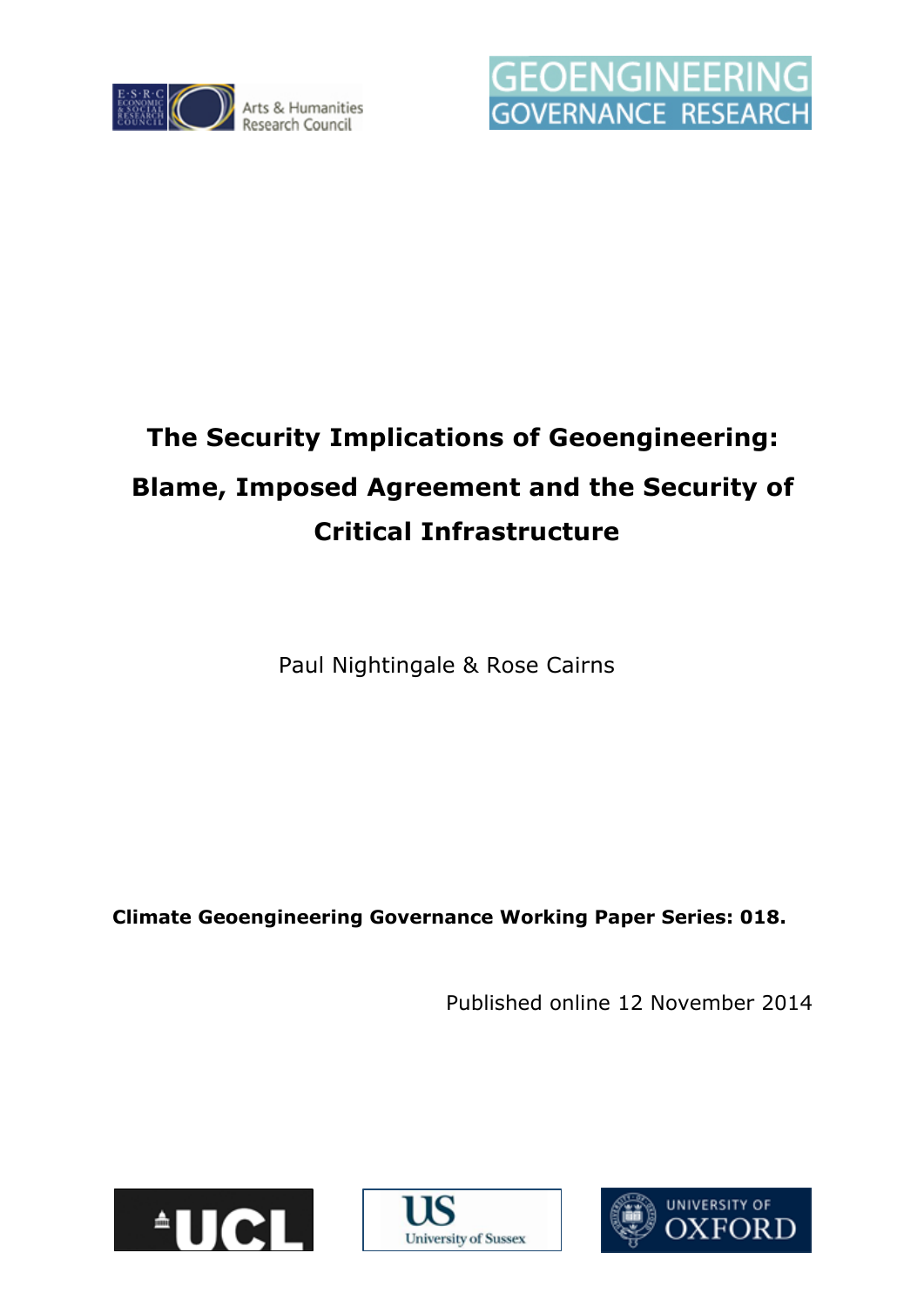#### **Climate Geoengineering Governance (CCG)**

Climate Geoengineering Governance (http://geoengineering-governanceresearch.org) is a research project which aims to provide a timely basis for the governance of geoengineering through robust research on the ethical, legal, social and political implications of a range of geoengineering approaches. It is funded by the Economic and Social Research Council (ESRC) and the Arts and Humanities Research Council (AHRC) - grant ES/J007730/1

#### **CGG Working Papers**

The CGG Working Paper series is designed to give a first public airing to a wide range of papers broadly related to the project's themes. Papers published in this series may be, but are not necessarily, early outputs from the project team; equally they may be from other authors, and reflect different perspectives and different issues from those directly pursued by the project itself. The aim is to promote vigorous and informed debate, in a spirit of pluralism.

What the working papers have in common is that they will all be at an early stage of development, prior to full publication. Comment and response, at any level of detail, is therefore doubly welcome. Please send all responses in the first instance to the authors themselves - each paper contains a correspondence address. We will be looking for opportunities to use the website or other project activities to give a wider airing to any dialogues and debates that develop around a paper or issue.

## **About the Authors**

**Paul Nightingale** (P.Nightingale@sussex.ac.uk) is Deputy Director of SPRU, at the University of Sussex, and a visiting Professor in the Strategy Group at Cass Business School. His research interests relate to the regulation of technology, change in large technical systems and biosecurity (dual use). Paul is a researcher on the Climate Geoengineering Project and works on the governance of geoengineering technologies, and the influence of governance practices on innovation and the application of geoengineering technology.

**Rose Cairns** (R.Cairns@sussex.ac.uk) is a research fellow at SPRU – Science and Technology Policy Research, at the University of Sussex. Her primary research interests are in environmental politics and governance, participatory research methods and discourse analysis, and the theory and practice of interdisciplinary research for sustainability. Rose completed her PhD on conservation politics on the Galápagos Islands from Leeds University in 2012. She also holds an MSc in Conservation and Biodiversity from Exeter University, and a BA in Social Anthropology from Cambridge University. Prior to her recent roles in academia Rose worked for a number of years in environmental campaigning and the voluntary sector.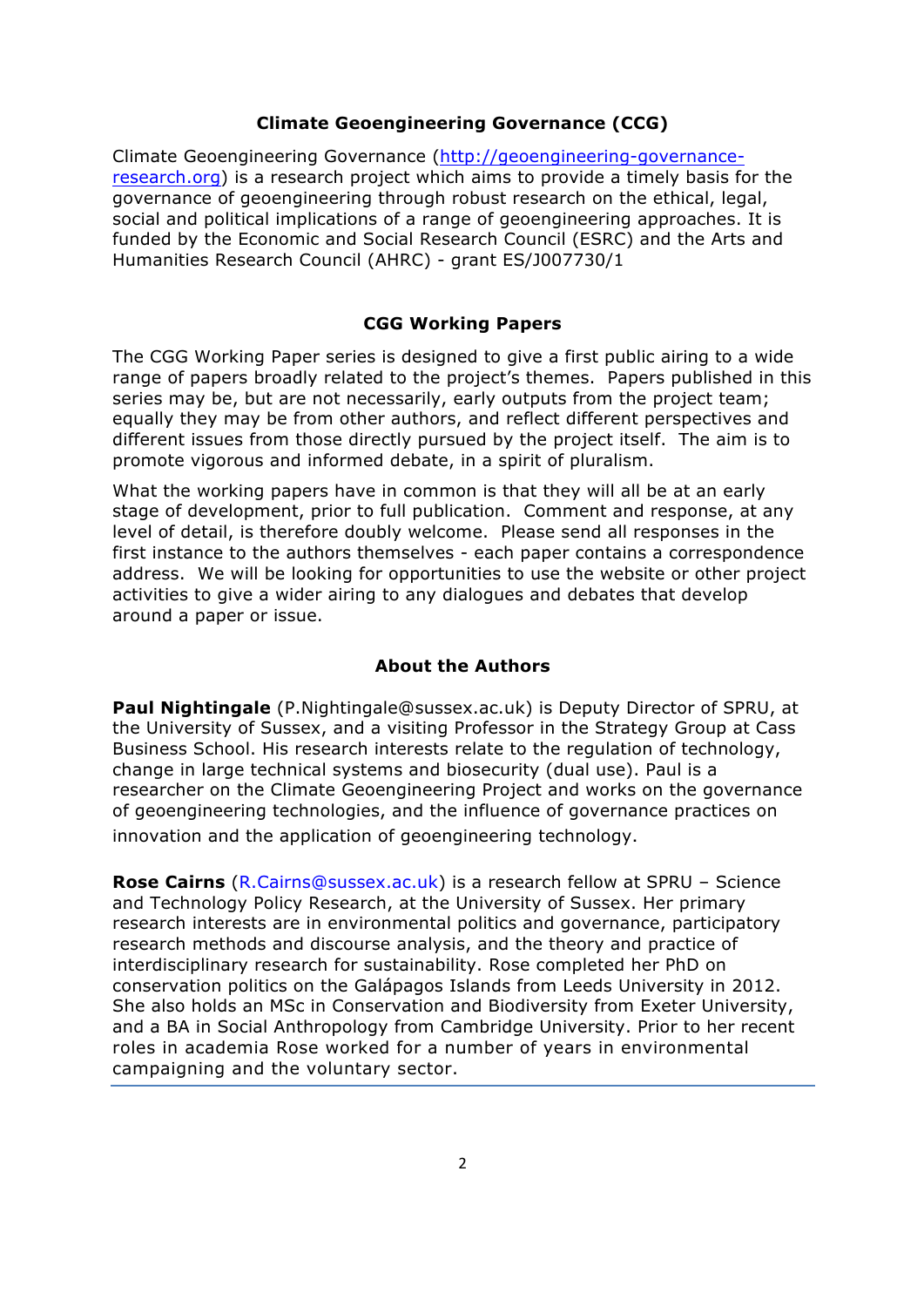## **The Security Implications of Geoengineering: Blame, Imposed Agreement and the Security of Critical Infrastructure**

Paul Nightingale & Rose Cairns

Science and Technology Policy Research (SPRU), University of Sussex

## **Abstract**

The prospect of solar geoengineering in response to climate change (on the basis of its supposedly significantly lower cost and/or more rapid impact on global temperature than carbon reduction strategies) raises a number of security concerns that have traditionally been understood within a standard Geo-political framing of security. This relates to unrealistic direct application in inter-State warfare or to a securitization of climate change. However, indirect security implications are potentially significant. Current capability, security threats and international law loopholes suggest the military, rather than scientists would undertake geoengineering, and solar radiation management (SRM) in particular. SRM activity would be covered by Critical National Infrastructure policies, and as such would require a significant level of secondary security infrastructure. Concerns about termination effects, the need to impose international policy agreement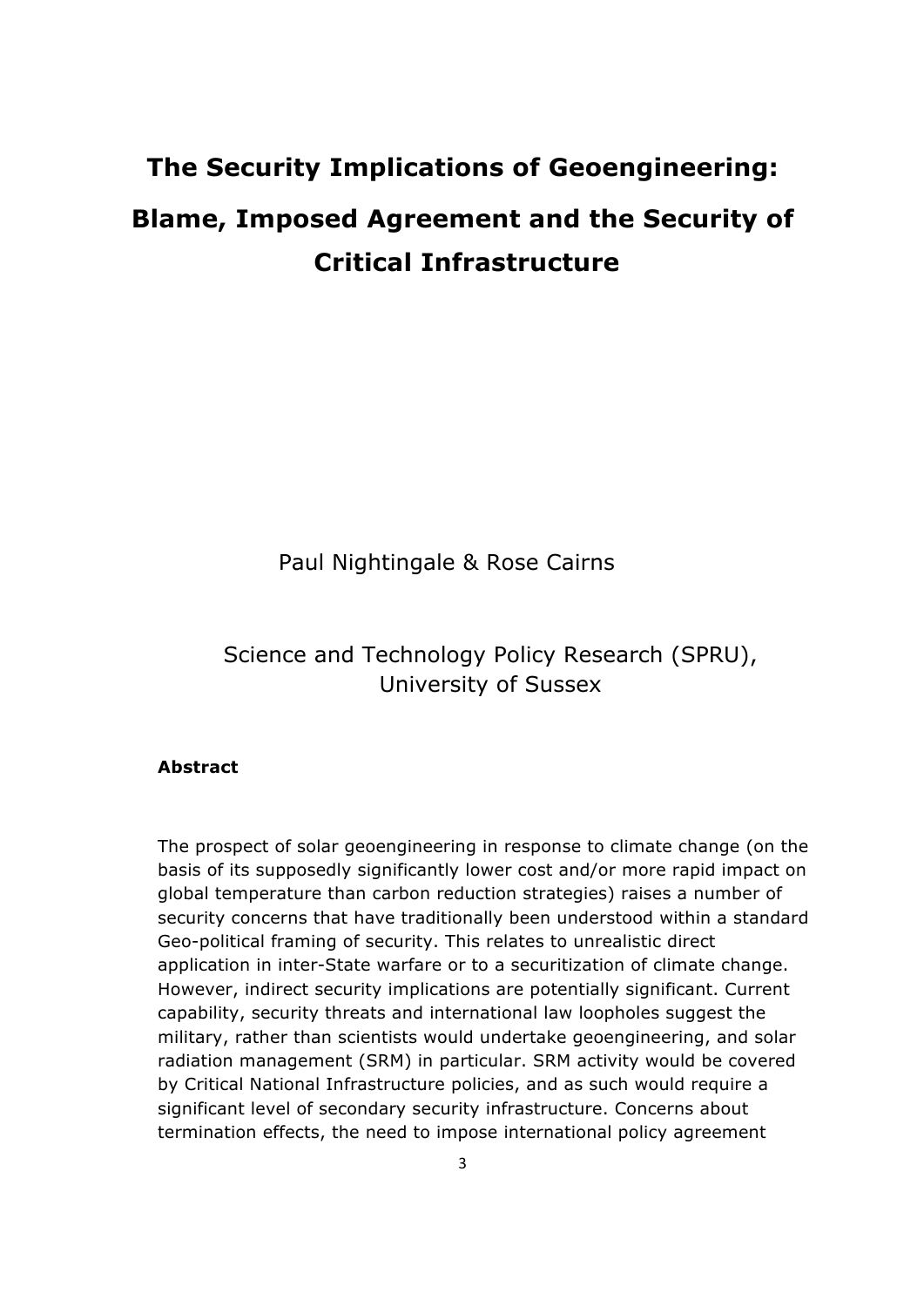(given the ability of 'rogue States' to disrupt SRM and existing difficulties in producing global agreement on climate policy), and a world of extreme weather events, where weather is engineered and hence blameworthy rather than natural, suggest these costs would be large. Evidence on how blame is attributed suggest blame for extreme weather events may be directed towards more technologically advanced nations, (such as the USA) even if they are *not* engaged in geoengineering. From a security perspective SRM is costly, ungovernable, and raises security concerns of a sufficient magnitude to make it a non-viable policy option.

#### **1. Introduction**

In recent years, as concern over climate change has increased, geoengineering has emerged as a policy option that is increasingly taken seriously (IPCC, 2013; Crutzen, 2006). While a range of technologies are captured by the category of geoengineering, only solar radiation management, and specifically stratospheric aerosol injection is generally accepted to be a technically feasible means of impacting on global temperatures in a relatively short time period, and hence is our focus here. Increased interest in geoengineering has been partly driven by perceptions that it o\_ers a way of addressing climate change at a significantly lower cost than alternatives. However, these estimates of future costs have been criticized for their lack of realism as they only focus on direct costs (MacKerron, 2014). High fixed cost, capital intensive technologies like geoengineering are characterised by both significant uncertainties and cognitive biases that tend to under-estimate their future costs (ibid).

Major technical systems typically require extended secondary support-ing technologies, systems, and governance structures which will only become apparent as technologies progress from imagined ideas to implemented realworld technologies. At present geoengineering remains an imaginary idea, not yet at the proof of concept stage, with an inherent danger that assumptions about its social impact will be biased. At early stages of technology development, expectations of costs are typically based on extrapolating from existing systems. This is subject to survivor bias, as most early-stage technologies fail, making the successes atypical and biasing perceptions of economic and social costs downwards.

Early stage evaluation of the social distribution of costs and benefits (risks and rewards) is therefore subject to very large uncertainties. Given the speculative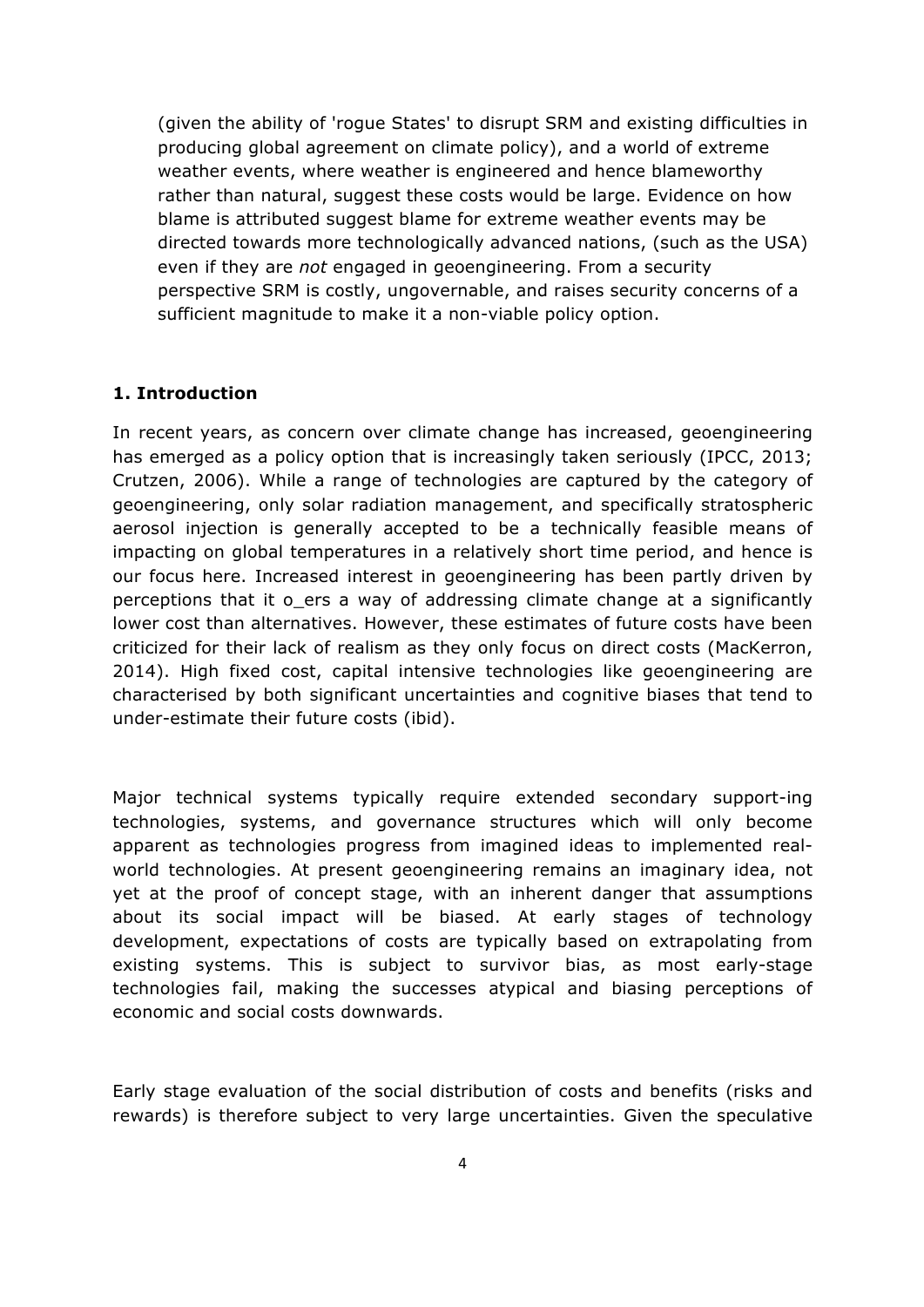nature of impacts, the approach of this paper is to highlight some previously overlooked indirect security concerns, and evaluate their

magnitudes based on assumptions about the stability of security policy over the next 40 or so years. Doing so suggests the indirect economic and social costs of the security infrastructure that is likely to be needed to enable SRM will be considerable. This is based on four assumptions:

1. Rather than scientists being in charge of geoengineering, as is often implicitly assumed, the military are likely to play a significant role given current capability, the securitisation of climate change, perceived termination risks and loop-holes that exist in international legal frameworks that will constrain nonmilitary developments. Given current US security policy and doctrine it is unlikely that the US Congress would allow non-US control over geoengineering activity.

2. SRM activity would be likely to be classified as Critical National Infrastructure and subject to a range of security requirements that would potentially be very costly.

3. The costs of this security infrastructure would depend on its temporal scope, geographic scope, and level of intensity. The temporal scope could potentially be many hundreds of years. The geographic scope could be global given the limited political ability of governments to agree on climate change policy and the ability of 'rogue' States to easily counteract any geoengineering efforts. The intensity could be very high because of perceptions of risks from the termination effect, and if geoengineering is imposed and subject to resistance, particularly if that resistance takes a violent form and is directed towards soft targets.

4. The intensity of global security provision is likely to be further in-creased given the inevitable extreme weather events that will occur around the world during its operation. Once SRM is in operation these will often be seen as engineered outcomes rather than random events, and hence sub-ject to a moral calculus of blame. Individuals and groups may take revenge against the citizens and interests of the States perceived to be involved.

Together these four assumptions suggest that the magnitude of the social and economic costs of security for geoengineering may be extremely high, and arguably significantly higher than the direct costs. The political costs may also be very high given the combination of security concerns and could imply a dystopian future.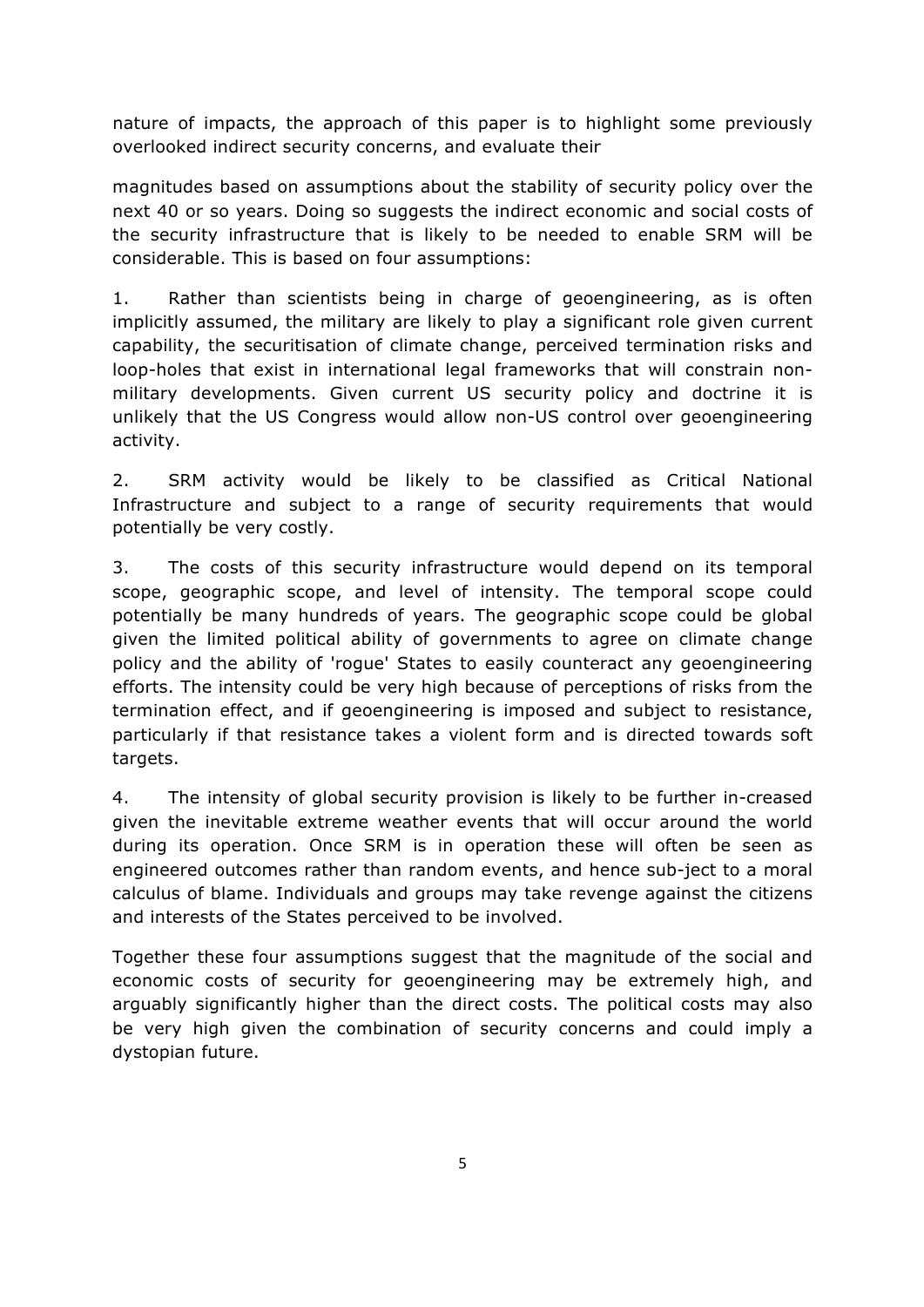## **2. Direct and Indirect Security Concerns**

In discussing security implications of geoengineering it is important to clarify some key distinctions and terminology in order to avoid con ating the distinction between hostile and peaceful activities with the distinction between military and civilian activity. War is organised violence threatened or undertaken for political purposes. War reflects a relationship between belligerents, who are not necessarily states with organised military forces (Gray, 2010: 37). Warfare is the conduct of organised violence in war, and typically car-ried out by militaries, but also by non-State actors (Kaldor, 2000). Military activity however also includes a wide range of activities that are not hostile. For example, transportation, medical care and logistics. Security is a state of being free of danger or its threat, and hence has dimensions related to who is free of the threat - traditionally States, but increasingly individuals - and what those threats are - traditionally military hostility but increasingly non-military threats such as climate change.

Military capability can address threats both directly, and indirectly (for example through deterrence) and can be applied to protect different kinds of actors from a variety of threats. Technologies that underpin these military capabilities can in some instances be dual use. In the arms control arena, dual use refers to the features of technologies that enable them to be applied to both hostile and peaceful ends with few or no modifications (Molas-Gallart and Robinson, 1997) while in the economic sphere it applies to technologies that can be applied in both military and civilian settings.

Given these distinctions it should be clear that the security implications of geoengineering go beyond direct application of dual use geoengineering technologies for hostile activity within a war setting. If geoengineering technologies worked, they could potentially be used by the military for non-hostile activity, for example in humanitarian interventions. Moreover, the security implications of geoengineering also address how it might mitigate or enhance wider threats. Indirect security concerns covers both the security infrastructure that would be needed to protect geoengineering projects from external threats, and the security concerns that this security infrastructure might it-self endanger. In the next two sub-sections we contrast direct and indirect security concerns.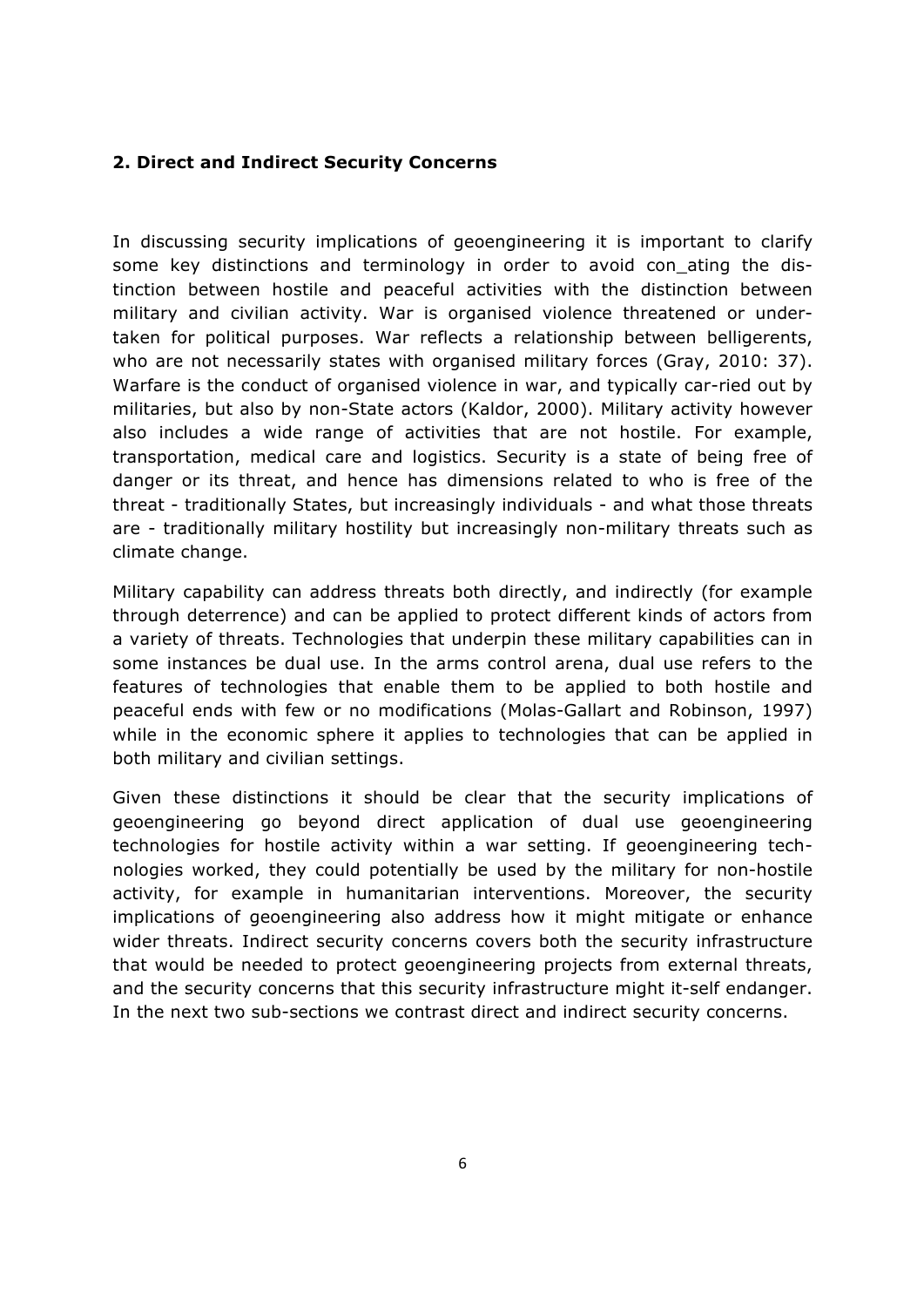## **2.1 Direct Military Use**

Interest in the direct military use of geo-engineering and other weather modification technologies has a long history (Fleming, 2006; 2010), going back to Francis Bacon's prediction that one day science would allow control of the weather (1606). Langmuir's discovery in the 1940s that silver iodide could be used to seed clouds generated a range of military projects, which expanded considerably in the 1950s with military backing. In 1958 the NSF became the lead agency for research into weather modification.

The 1950s were characterised by a shift in the scale at which military plan-ners and weapons developers thought, generating suggestions for approaches to military engagement with global impacts. Of these nuclear weapons remained the most viable, particularly mass air-burst weapons with the potential to generate firestorms that would have a global impact. However, there was interest in using cloud seeding techniques to address natural threats, such as hurricanes. This, for example, was addressed in project Cirrus which ran from 1947 to 1952 (Havens, 1952).

While there was considerable interest in the military application of weather modification, the technology was plagued by uncertainty about its impact. The inherently unpredictable nature of the weather made it impossible to predict counter-factual outcomes of what the weather would have been like without an intervention. Hence it is impossible to robustly assess the im-pact, or lack of impact, of weather modification measures. For example project Stormfury, funded by the US Navy and US department of Commerce ran from 1962 to 1983, and attempted to modify hurricanes using cloud seeding techniques. The impacts were inconclusive because of the difficul-ties of determining the effects caused by the treatment in the absence of a solid understanding of outcomes under the counter factual untreated scenario (Cairns, 2014; Willoughby et al. 1982, p.411).

Nonetheless, the US military applied such techniques during the Vietnam war and operated a secret cloud seeding program, codenamed Popeye, over North and South Vietnam, Laos and Cambodia from 1967 to 1972. The aim was to extend the rainy season and disrupt the flows of logistics along the Ho Chi Minh trail by flying over 2,600 cloud seeding sorties using 47,000 silver iodide flares. Trials of Popeye began in Laos in 1966 and were extended in the 'Motorpool' operational phase in 1967 (McLeish, 2014). The operation was exposed by Jack Anderson in his *Washington Post* column in 1971, followed by a article in *Science* in June and then in 1972 an extended article by Hersh (1972) in the *New York Times.*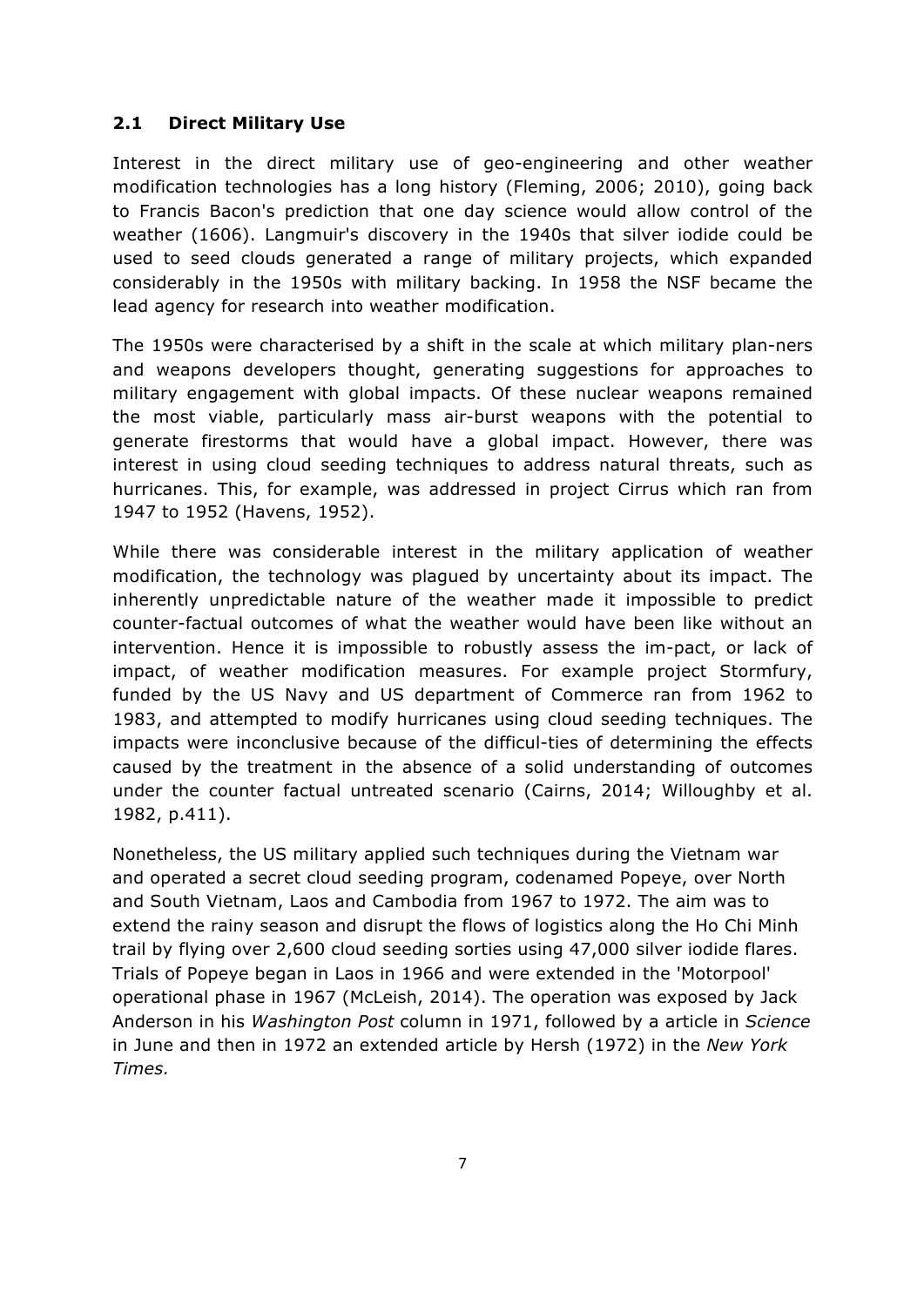The exposure led to a Senate investigation, the unilateral decision by the US to renounce the military application of climate modification techniques in 1972 and the passing of a resolution urging President Nixon to begin international negotiations to ban the practice. This eventually led to the Convention on the Prohibition of Military or Any Other Hostile Use of Environmental Modification Techniques (ENMOD), negotiated in parallel with the SALT negotiations. Bilateral discussions started in 1974, identical texts were issued in 1975, which were finalised on the 10th December 1975. ENMOD entered into force on 5 October 1978 and prohibits the hostile use of environmental modification techniques that have widespread, long-lasting or severe effects as the means of destruction, damage or injury to any other State Party.

The legal ban on the use of weather modification techniques for hostile (but not peaceful purposes) in the Treaty, as well as the limited effective-ness and significant uncertainty about whether such techniques have any meaningful impact have lessened military interest in weather modification. Funding fell to \$500,000 by the 1990s, but in 2003 the NRC (2003) called for increased research, and in 2008 the Department for Homeland Security convened a workshop on weather modification to address national security threats (i.e. hurricanes).

While weather modification programmes remain extensive in China (Xueliang, 2009; Edney, & Symons, 2013), in the West there is limited practical military interest given the uncertainties involved and the existence of cheaper, more effective solutions to all the potential applications of weather modification techniques in a military setting. In the 1960s unguided munitions were extremely inaccurate and muddying up the Ho Chi Minh trail with additional rain may have seemed a viable option. Today with guided munitions, battlefield surveillance and improved vehicles, the application of weather modification seems a quaint historical dead end.

Despite this lack of interest, increased attention to geoengineering in the scientific community has seen an increase in the attention given to the mil-itary use of weather modification techniques on a greater than local scale (Foreign Affairs, 2012). Such applications are banned by an international convention, have limited military use (Briggs, 2013) given the inherent un-predictability of weather systems, (caused by the laws of physics and hence not amenable to change by technology), and compete against cheaper, more effective alternative means of achieving the same military ends.  $<sup>1</sup>$ </sup>

<sup>1</sup>For a related argument see

http://geoengineeringourclimate.com/2013/10/01/is-geoengineering-a-nationalsecurity-risk-opinion-article/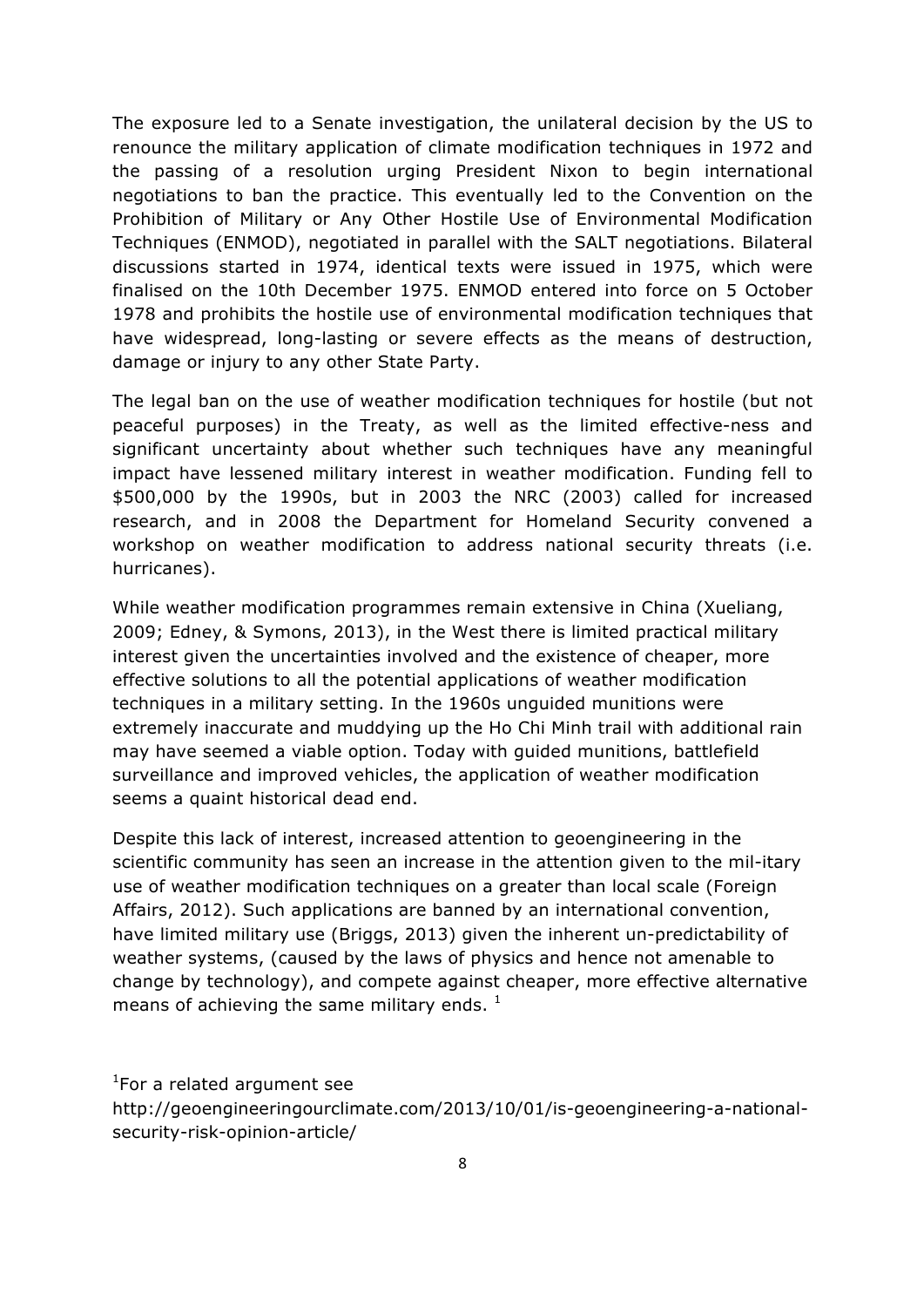## **3. Indirect Security Implications**

While the direct relevance of solar geoengineering to security settings is probably minimal (despite significant funding) the indirect security implications may well be considerable. A first point to highlight is that the widespread assumption that geoengineering will be undertaken by scientists is questionable. Instead there are a number of reasons for thinking that the military rather than scientists will run solar geoengineering projects.

The first reason relates to capability, and the experience the military has of running large complex technical projects. Existing weather modification programmes in China for example exploit artillery and rockets, both technologies with military applications that are under the PLA's control.

A second reason relates to the increasing securitisation of climate change policy, where geoengineering is seen as a solution to a wider climate change problem which is itself framed as a security problem. For example the UK MOD, the UN (2007; 2011), the RUSI and the US (CNA, 2007) see climate change as a security threat (see also Campbell, et al 2007; Clapper, 2014). The underlying assumption is that climate change can destabilize weakened and failing governments, leading to conflicts, mass migrations, ethnic ten-sion and extremism (see Homer-Dixon, 1991, and in a more apocalyptic tone Kaplan 1994). However, the supposed direct links between scarcity and insecurity are more complex and context dependent than this literature suggests (Eastin, et al 2011) making the link to geoengineering unclear. A related body of research frames the security threat of climate change in terms of human security rather than traditional inter-state security, arguing that geoengineering may be a responsible approach to address the security threats to individuals posed by major changes in climate. In each instance a security framing directs policy implementation towards military settings.

A third reason relates to exemptions and sovereign immunity clauses based on national security concerns in international law. These provide ways of avoiding legal constraints on geoengineering activity that would apply to non-military activity.

A fourth reason relates to current US security policy and doctrine, whereby it is extremely unlikely that Congress would approve the development of geoengineering systems under United Nations or other international organisation's control. Moreover, given the perceived risks of a potential termination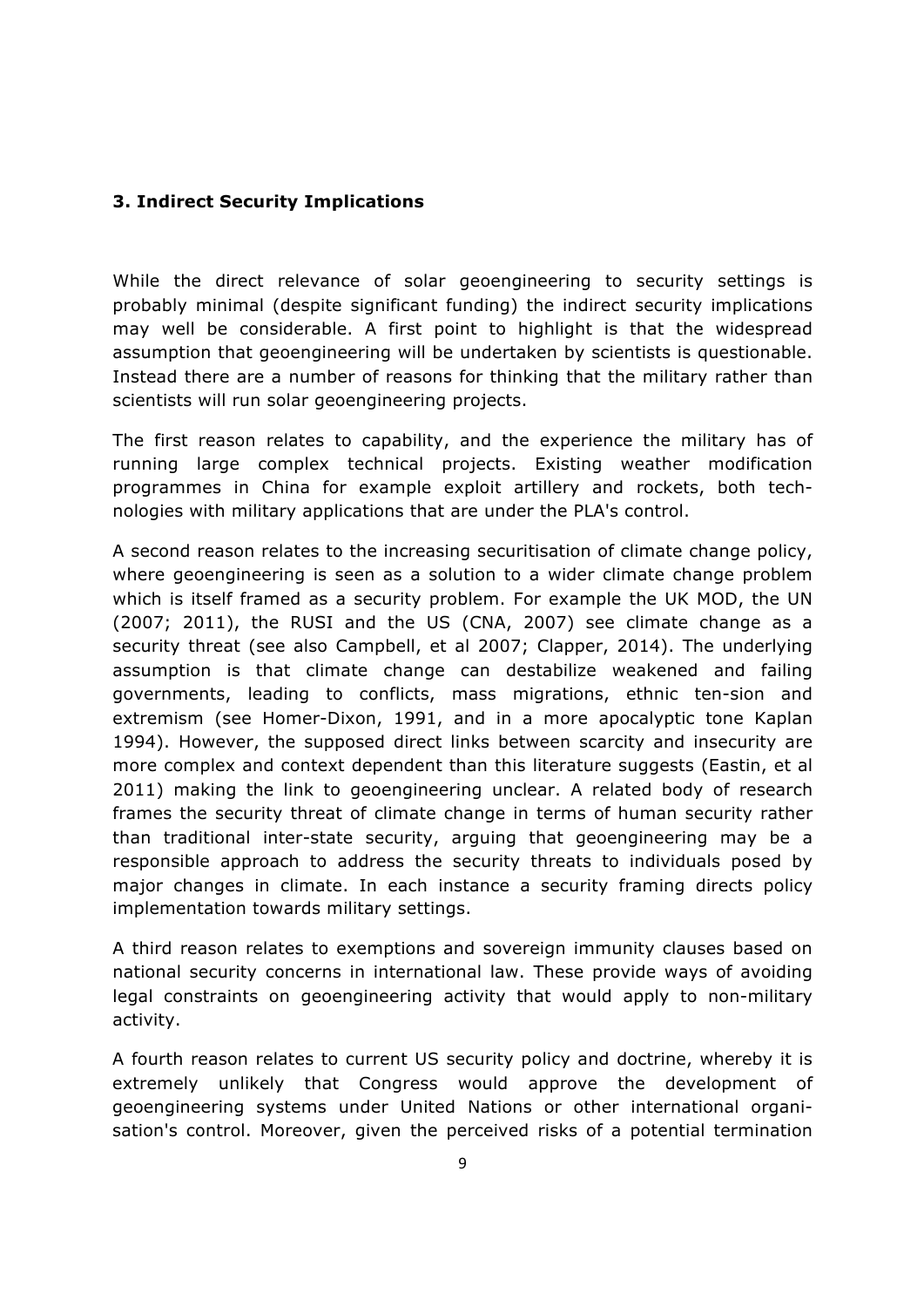effect, it is also unlikely that Congress would accept another State, such as China, or group of States, such as the EU, producing technological systems whose failure could pose a catastrophic risk to the US.

Since the 1950s US foreign policy has been characterised by a set of norms that sees the US as taking a leadership role in security matters, with a unique responsibility for deciding and enforcing those norms (Bacevich, 2010). These norms are enforced through a mix of soft and hard power, with the US negotiating from a position of strength based on a level of distributed military resources, structured for interventionist global power projection, far in excess of all other nations combined. US military policy divides the world up into unified commands - Pacific, Central, European, Africa, Southern, Northern, Space and Strategic - structured for intervention and acting to prevent the emergence of competing powers in any region. A key part of this, involves acting to prevent the development of military capabilities that might threaten US interests, by States unaligned with US norms.

In the security domain, perceptions of threats, which can be highly un-certain and unlikely, play important roles in policy. The perceptions that geoengineering would create a potential doomsday device, which if stopped would rapidly lead to a catastrophic 'termination effect', could easily be per-ceived to present a threat to US security. Under such circumstances it would be reasonable to assume that there would be considerable US security inter-est and a desire to have it under US security control or at least subject to considerable oversight. The notion that North Korea, Iran, Russia, China or even the EU could develop a geoengineering capability without generating concern in Washington is unrealistic.

Lastly, given the perceived (or constructed) risks of termination, geoengineering is likely to be geographically distributed to spread risks. This again suggests military involvement, particularly given the geographic scope of US military assets and the ability of military organisations to ease deployment because of their exemptions to legal restrictions on international action.

#### *3.0.1 Critical national infrastructure*

Even if the military are not directly involved in stratospheric aerosol injection related geoengineering activity, they are likely to take a security interest in it. Geoengineering, if carried out, will be classified as "Critical Infrastructure", defined as systems and assets, whether physical or virtual, so vital that the incapacity or destruction of such may have a debilitating impact on the security, economy, public health or safety, environment, or any combination of those matters, across any Federal, State, regional, territorial, or local jurisdiction\_ (NIPP, 2013, see also Critical Infrastructures Protection Act, 2001).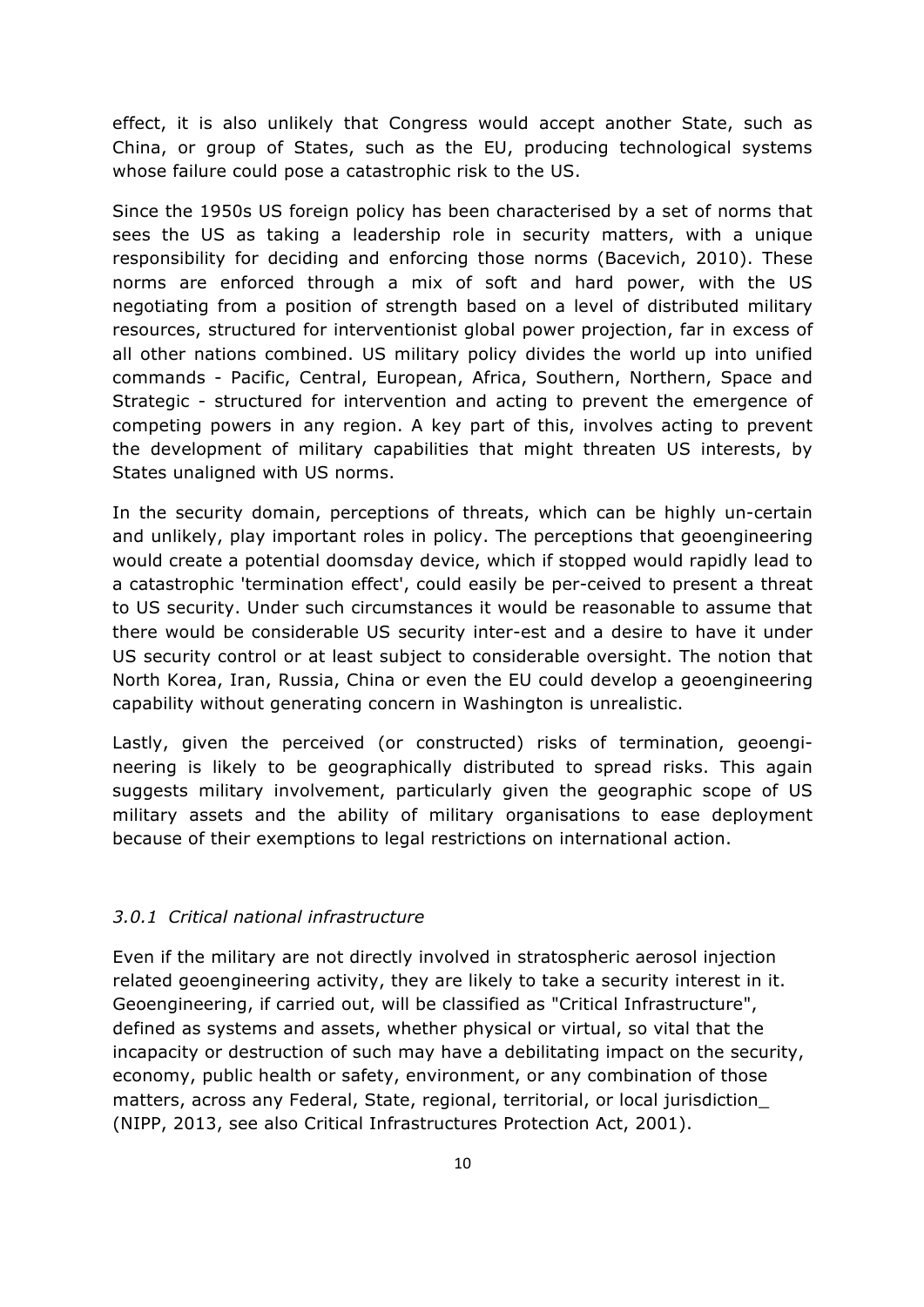Currently policy to secure infrastructure was *Partnering for Critical Infrastructure Security and Resilience*. It involves managing risks in a partnerships between owners and operators; Federal, State, local, tribal, and territorial governments; regional entities; non-profit organizations; and academia using an integrated approach to identify, deter, detect, disrupt, and prepare for threats and hazards, reduce vulnerabilities, and mitigate consequences (NIPP 2013, page 1). set up in the Homeland Security Act of 2002, and upgraded in Presidential Policy Directive 21 (PPD-21), *Critical Infrastructure Security and Resilience* and is outlined in NIPP 2013:

The main focus on threats relates to terrorism, pandemics, cyber attacks, extreme weather and accidents or technical failures. These are understood using a traditional *threat, vulnerability, consequences* framework. Within this framework threats relate to natural or man made occurrence, individual, entity, or action that has or indicates the potential to harm life, information, operations, the environment, and/or property (NIPP, 2013 pg. 17). These are then prioritized in relation to how vulnerable infrastructure systems are to them, and what the consequences might be if those vulnerabilities were exploited.

Consequently, assessing the security requirements for geoengineering infrastructure requires assessing vulnerabilities and consequences. In relation to consequences these are large as the termination effect presents a major threat. Once geoengineering was in place for decades, stopping the activity could lead to a rapid increase in global temperatures, which in turn could lead to significant environmental impacts that would threaten not just US economic interests, but the survival of its society (Jones et al 2013). On a consequences ranking, geoengineering would score highly, and would require comprehensive risk management that mapped out and explored vulnerabilities in the elements of the wider technological systems it was embedded in. Moreover, given the systems would have to operate for many hundreds of years, a larger set of environmental and systemic uncertainties and 'unknown unknowns' would likely be explored.

Moving to vulnerabilities, it may be the case that direct vulnerabilities would be no more than those faced by a traditional military facility and could be managed in the same way. Resiliance to catastrophic failure could be built in through redundancy, replication, back-up facilities etc. It is hard to see how any direct threats could not be managed by organisations that are capable of dealing with the protection of nuclear weapons.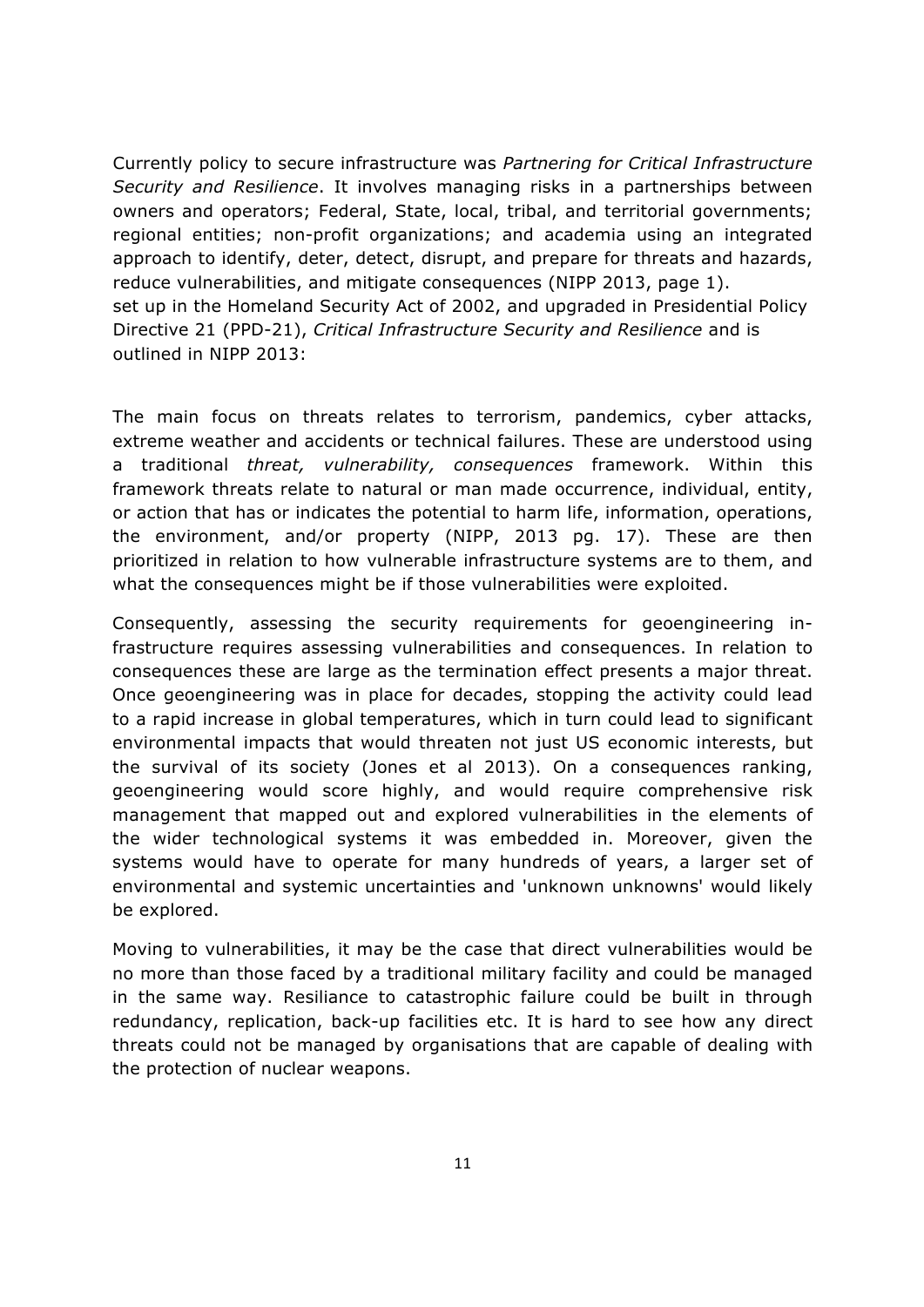However, geoengineering activity is very vulnerable to counter-measures. For example, if a country disagreed with either geoengineering or the end-points that the climate was being geo-engineered to it could easily disrupt existing programmes. For example, Russia may disagree with India about what temperature rise should be aimed at and both might disagree with the USA. Russia might then disrupt geoengineering efforts by venting methane into the atmosphere from oil and gas deposits, or by releasing greenhouse gases, which could be done in ways that would be potentially difficult to detect. The scope of surveillance to deter, detect and prevent this activity could therefore potentially be extremely large and costly as it would have to cover not just existing political actors but also political actors that may emerge in the future.

The costs of security would rise with the extent to which geoengineering measures were imposed because of failure to agree globally. We have already mentioned the potential for regional tensions about end points, and the need to constrain countermeasures, but the implementation of geoengi-neering would require either a degree of international agreement or unilateral implementation and imposition. Given the very limited ability of the global community to agree on climate policy, it is not clear that a consensus will emerge. The impacts of geoengineering activity on local weather is extremely poorly understood (Trenberth and Dai, 2007) including on local precipitation patterns (Hegerl and Solomon, 2008; Ferraro, et al 2014). States' activity under conditions of uncertainty will be subject to moral hazard and reaching agreement will be potentially costly. It is unfortunate that a plan to deal with a failure to achieve a global climate policy consensus, itself re-quires a global climate policy consensus that will be arguably more difficult to achieve.

If global consensus on end points and governance cannot be achieved, questions arise about the extent to which countries can veto activity that will directly influence their climate. Would countries be ignored? particularly given their ability to use countermeasures. Would geoengineering be imposed on parts of the world without their agreement or in direct oppo-sition to their clearly expressed preferences? If so, the security threats to geoengineering activity would be higher and the scope and intensity of security infrastructure would increase. Implementing geoengineering under such conditions will increase the social and political commitment required, which, in turn, has the potential to generate lock-in to costly governance structures and security infrastructure (Rayner et al 2013).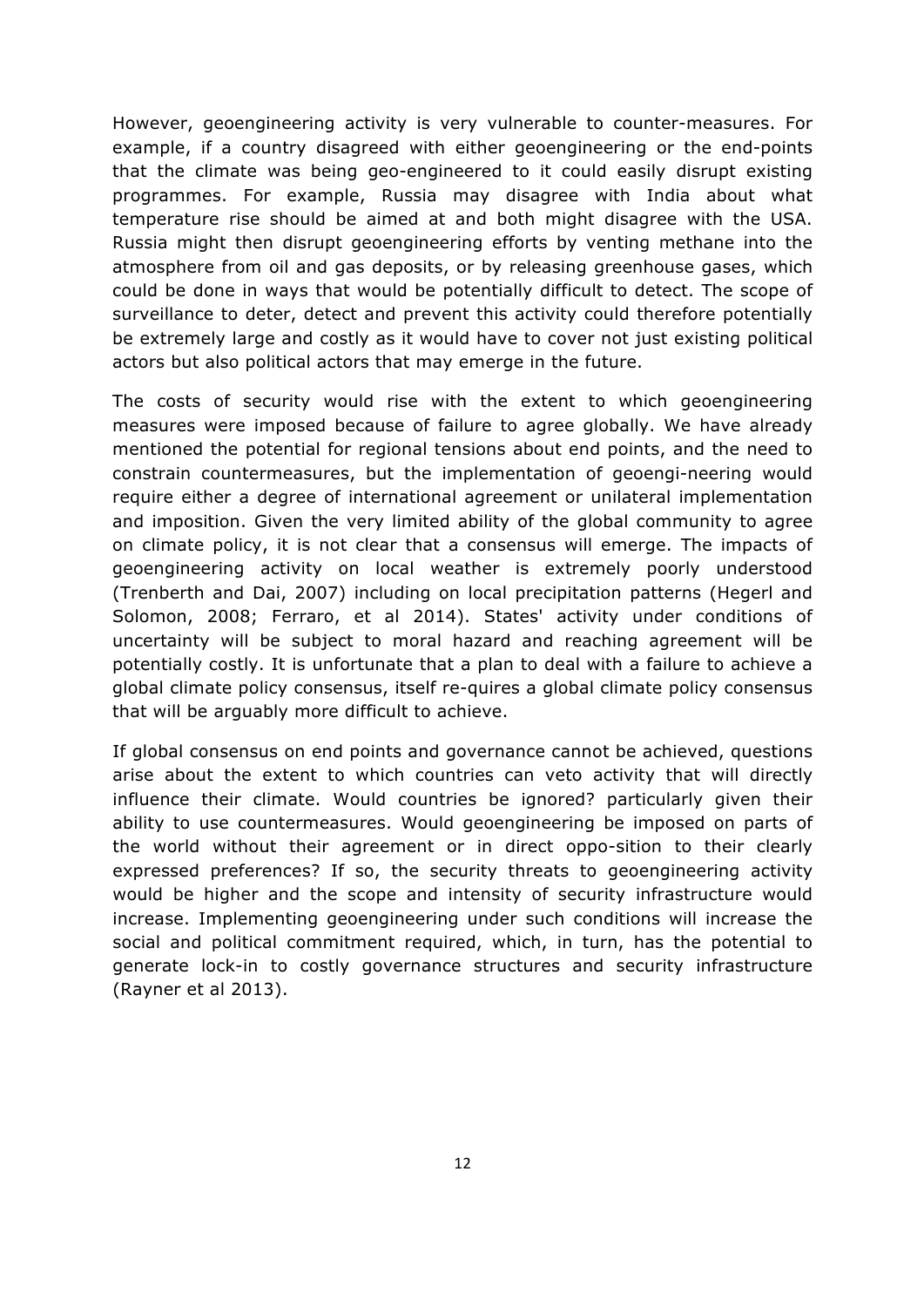#### *3.0.2 The geography of blame*

A key influence on potential threats relates to the number of people, organisations and States that wish to disrupt geoengineering and the intensity of those aims. A key issue that has been often overlooked in geoengineering debates is how geoengineering might itself change people's feelings towards it. Extreme weather events can be very disruptive, but are currently seen as naturally occurring and therefore outside the moral calculus of blame. How-ever, if the climate is being engineered, then weather may cease to be seen as natural, and instead be seen as the result of deliberate interventions. If this is the case, it becomes blameworthy.

Given it is likely that extreme weather events will continue and possibly increase with climate change, this opens up the risk that any extreme weather event will be seen as a consequence of intentional action by States that engage in geoengineering. This will be the case even if the consequences are unintended. Since the same uncertainty about weather patterns that makes the effectiveness of weather modification techniques very difficult to establish will apply to the calculus of blame, there is no clear baseline for establishing the counter factual outcomes that would have occurred had geoengineering not taken place and indeed that make it impossible to attribute any given extreme weather event to anthropogenic climate change (c.f. Pielke Jr. 2010, chap.7). This raises the potential scenario where every extreme weather event and its consequences are blamed on the States involved in geoengineering activity.

Aggrieved parties that seek revenge on the States involved will find it very difficult to disrupt geoengineering activities directly, as noted earlier, and may therefore vent their anger indirectly. For example, anger could

be vented at the citizens or economic assets of the countries involved. The additional costs of protection on a global scale could therefore be very large, very quickly. If climate change ends up generating large impacts on peoples' livelihoods, it is not inconceivable that over the next few hundred years a politics of climate might emerge, that in turn may have violent fringes.

There is an additional concern about the geography of blame, relating to its mismatch with action. When people assign blame they do so within social-ized normative frameworks, with blaming activity providing a public display and reaffirmation of those frameworks. Such frameworks rarely match the complexity of the underlying causes. For example, rather than recognize the complexity of systemic technical failures, society seeks scapegoats and blames individuals. Blaming affirms a hidden moral reality behind the appearance of social life and as a result links to trust, normative frameworks, social structures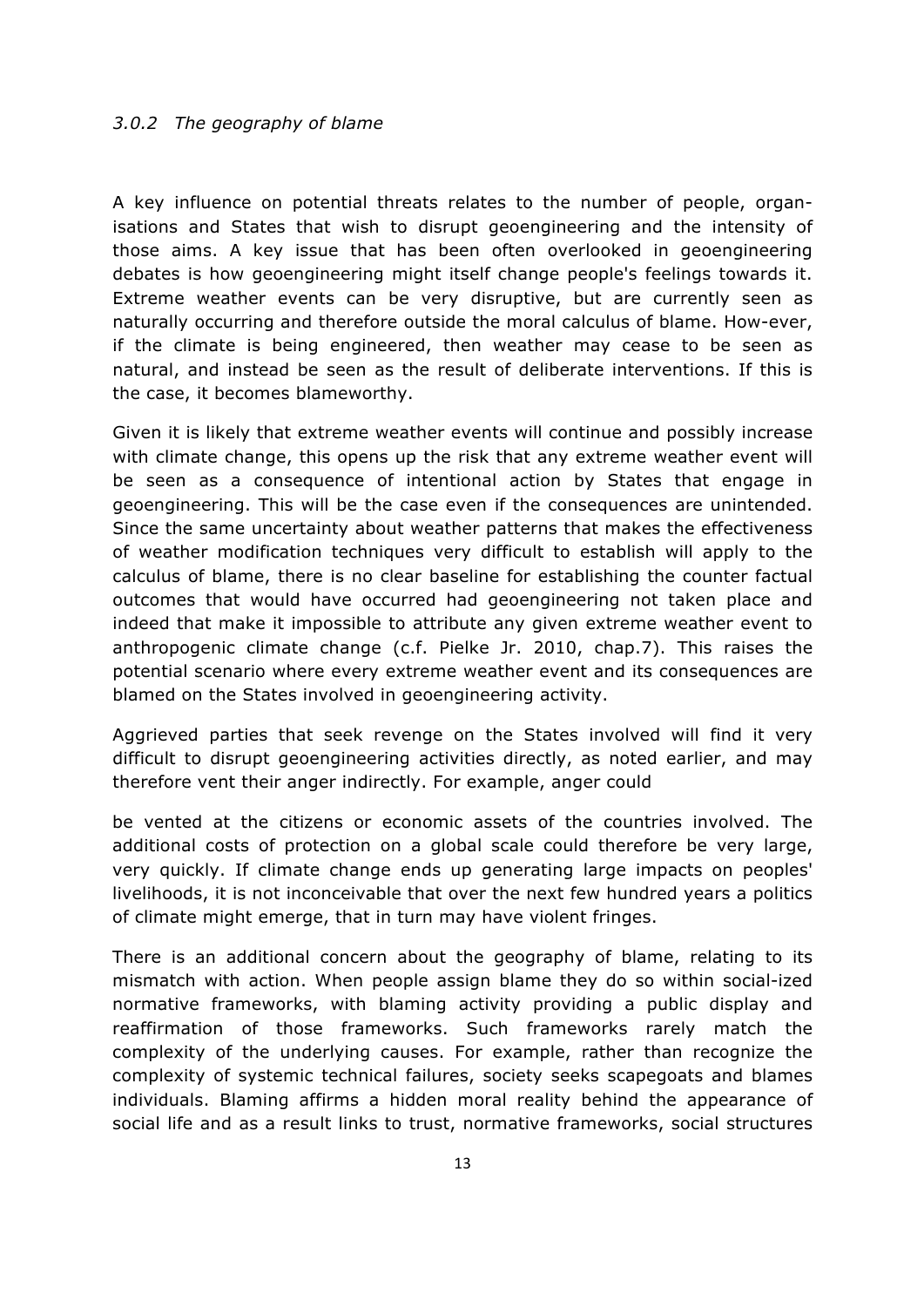and specific local, temporal concerns. In practice this can link back in a chain to more fundamental causes. For example, a disaster can be attributed to the actions of a local group, but their actions in turn can be attributed to a more powerful and sinister set of forces. This does not necessarily match the underlying causality at work. For example, currently in the Middle East blame is attributed to other groups, who in turn are seen as agents of other powers such as Israel and the USA, rather than other nations that are much more directly involved.

Under such conditions the security consequences of engaging in geoengineering, in a world subject to extreme weather events, for States would be extremely high. Moreover, for some States such as the United States, which are seen to have superior technological capabilities and global influence, that blame may be applied and acted upon, even if the USA does not engage in geoengineering. Put crudely, if the USA decides not to engage in geoengineering and the EU does, the US may well get the blame if things go wrong. Moreover, it may be blamed for the consequences of extreme weather events around the world it had no influence over.

Even if no-one engages in geoengineering there is a significant proportion of the population who will believe it is ongoing anyway (Cairns, 2014b), who often blame the US government, and the sinister hidden organisations they believe are controlling its actions. While these individuals are not part of the current mainstream geoengineering debate, they should not be dismissed. Currently, some 14% of the population by some polls expresses a degree of agreement with the idea that the climate is being covertly manipulated for nefarious ends. It may be unrealistic to assume that these suspicions will not increase if solar geoengineering is introduced.

#### **4. Conclusion: Avoiding Dystopian Futures**

Given the very early stages of SRM research, and hence the considerable uncertainty about its development it is important to highlight the uncertainties involved in any analysis of future impacts. Caveats should be highlighted, and it is logically possible that none of these security concerns will arise. It may be the case that the world will agree on a framework for geoengineering activity and no country, group or individual will dissent. Similarly, the US Congress may accept the deployment of a climate modification system under the control of international organisations and subject to UN control even though they pose a potentially catastrophic threat to the US. Political authorities may decide geoengineering systems are not Critical National Infrastructure, or do not require extensive security oversight. Moreover, there may be global agreement with these actions such that security concerns are minimized. Social science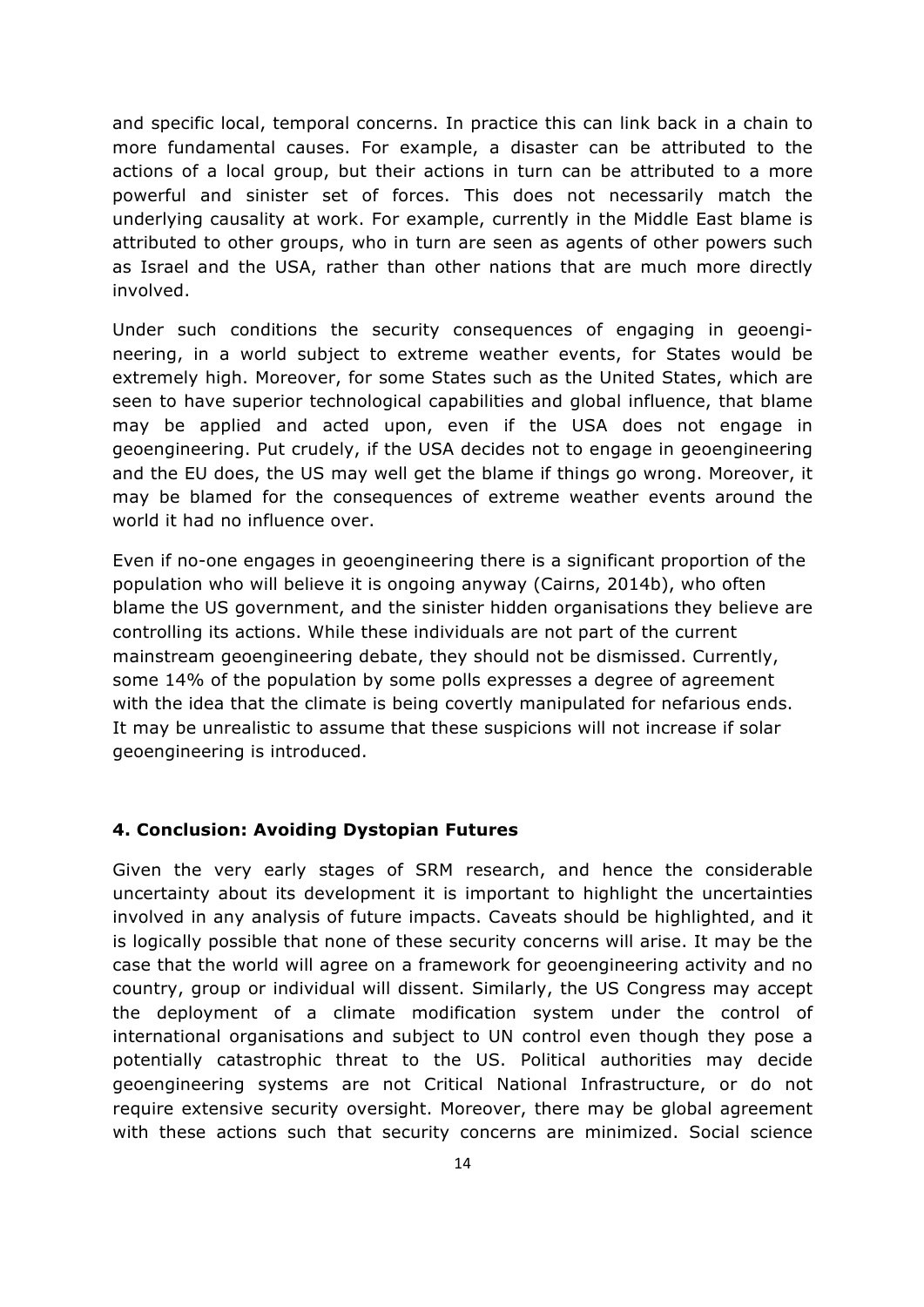research on blame may be wrong and rising education levels may make it more 'rational'. Under such circumstances scientists can get on with engineering the climate and not worry about the costs of indirect security.

However, given the failures of States to agree on climate policy, the con-cerns raised about having US military dog training teams under UN control, the stability of existing security frameworks and policy, and the existing concerns about the social distribution of risks and rewards of geoengineering activity, it may be wise to be cautious. In a worst case scenario, where geo-engineering is unilaterally deployed without agreement and therefore imposed on an unwilling world that is increasingly paranoid abut extreme weather, the security infrastructure required would be substantial. At the extreme it may require a global system of surveillance and extensive interventions to protect soft targets around the world in a political climate where the impact of every hail storm and flood was being blamed on the States perceived to be undertaking geoengineering. The costs of such an infrastructure would not just be measured in percentages of GDP, but also in political terms as they would require substantial changes in political structures and engagements both internationally and at home. Global threat suppression that would have to be undertaken for centuries, would be subject to secretive, bureaucratic decision-making under conditions of uncertainty, in a world subject to paranoia, blame and confrontation over climate outcomes, could be very dystopian.

Given these concerns, the widespread assumption that SRM would be undertaken by scientists and its indirect security impacts will be inconse-quential is questionable. Similarly, the implicit assumption that achieving agreement over global governance would be easy is questionable. Current experience suggests it may well be impossible, and geoengineering would have to be imposed. While the direct security impacts of geoengineering, through its use in military contexts or for the protection of facilities are likely to be slight, the indirect security impacts may well be much larger. Based on a series of assumptions that security policy changes slowly, that agreement on climate outcomes will continue to be difficult, and that geoengineering will make weather events blameworthy, the potential security costs may be large. Any security threats could in theory be suppressed on a global scale, but the political and economic costs of doing this over centuries would be significant.

The currently widespread assumptions that geoengineering will be under-taken by agreement, by the scientific community, that it will be governable and subject to effective democratic oversight on a global scale, and then not have any adverse security consequence does not seem realistic. Instead, it is hard to avoid the conclusion geoengineering won't work, it will be un-governable (see also Hulme, 2014), and will have extremely costly social and economic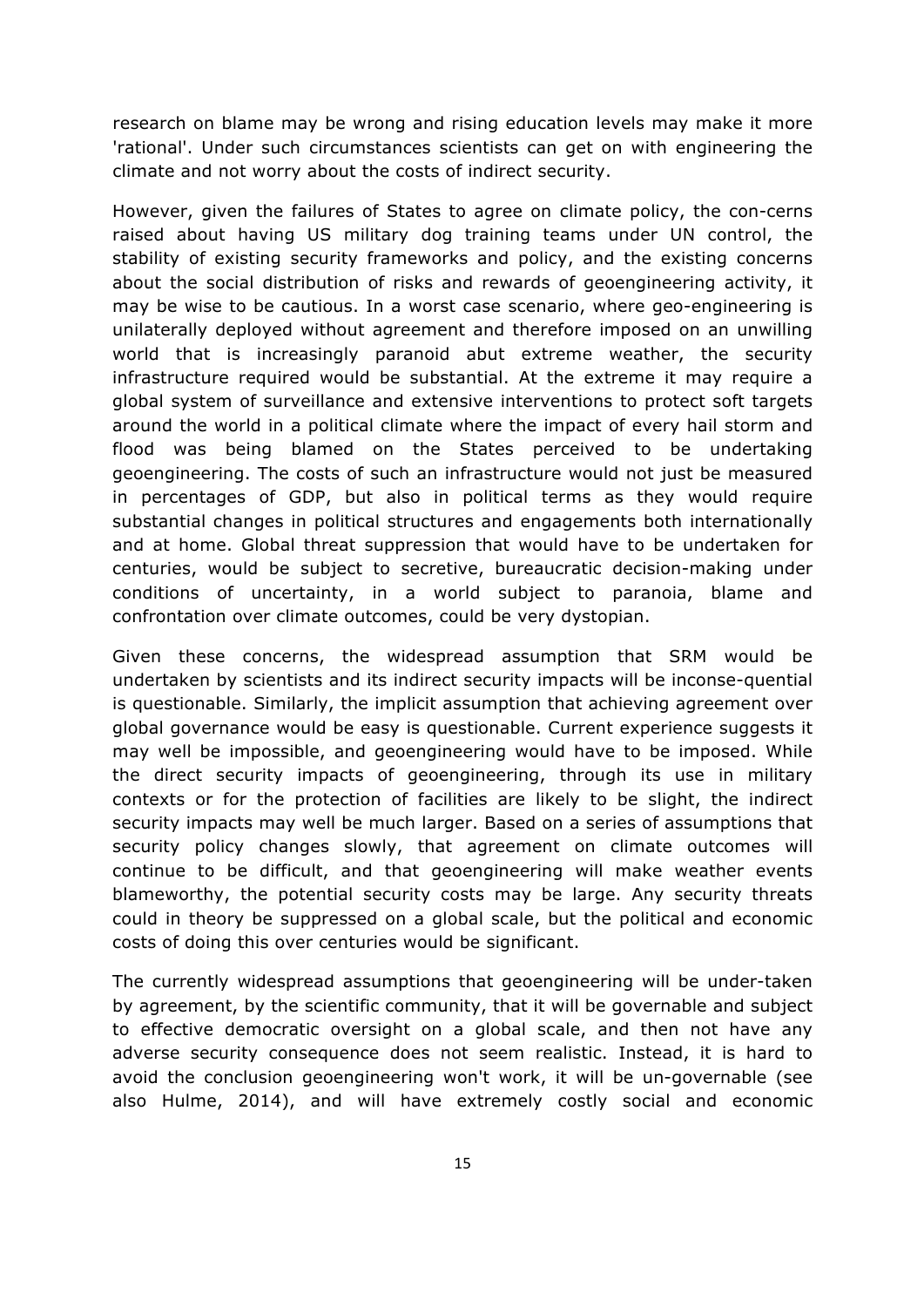consequences of such a magnitude to make geoengineering untenable as a policy option.

## **References**

[1] Briggs, C. M. (2013). *Is Geoengineering a National Security Risk?* Geo-engineering Our Climate Blog Available at: http://wp.me/p2zsRk- 8U

[2] Cairns R (2014) *Will solar radiation management enhance global security in a changing climate?,* CGG Working Paper 16.

[3] Cairns, R (2014b) *Climates of Suspicion*, CGG Working Paper 9.

[4] Campbell, et al (2007); Campbell, B.K.M. et al., (2007). *The Age of Consequences : The Foreign Policy and National Security Implications of Global Climate Change.* 

[5] Clapper, (2014). Worldwide Threat Assessment of the US Intelligence Community, Washington

[6] CNA (2007). National Security and the Threat of Climate Change, Available at: securityandclimate.cna.org.

[7] CNI (2013)

[8] Eastin, J., Grundmann, R. & Prakash, A., (2011). The two limits debates: \_`Limits to Growth'\_ and climate change. *Futures*, 43, pp.16\_26.

[9] Edney, K., & Symons, J. (2013). China and the blunt temptations of geo-engineering: the role of solar radiation management in China's strategic response to climate change. *The Pacific Review*, (February 2014), 1\_26. doi:10.1080/09512748.2013.807865

[10] Ferraro, A.J., Highwood, E.J. & Charlton-Perez, A.J., 2014.

Weakened tropical circulation and reduced precipitation in response to geoengineering. *Environmental Research Letters,* 9(1), p.014001. Available at:

http://stacks.iop.org/1748-

9326/9/i=1/a=014001?key=crossref.878d5812d41285f5514acaa5402e63c3 [Accessed January 10, 2014].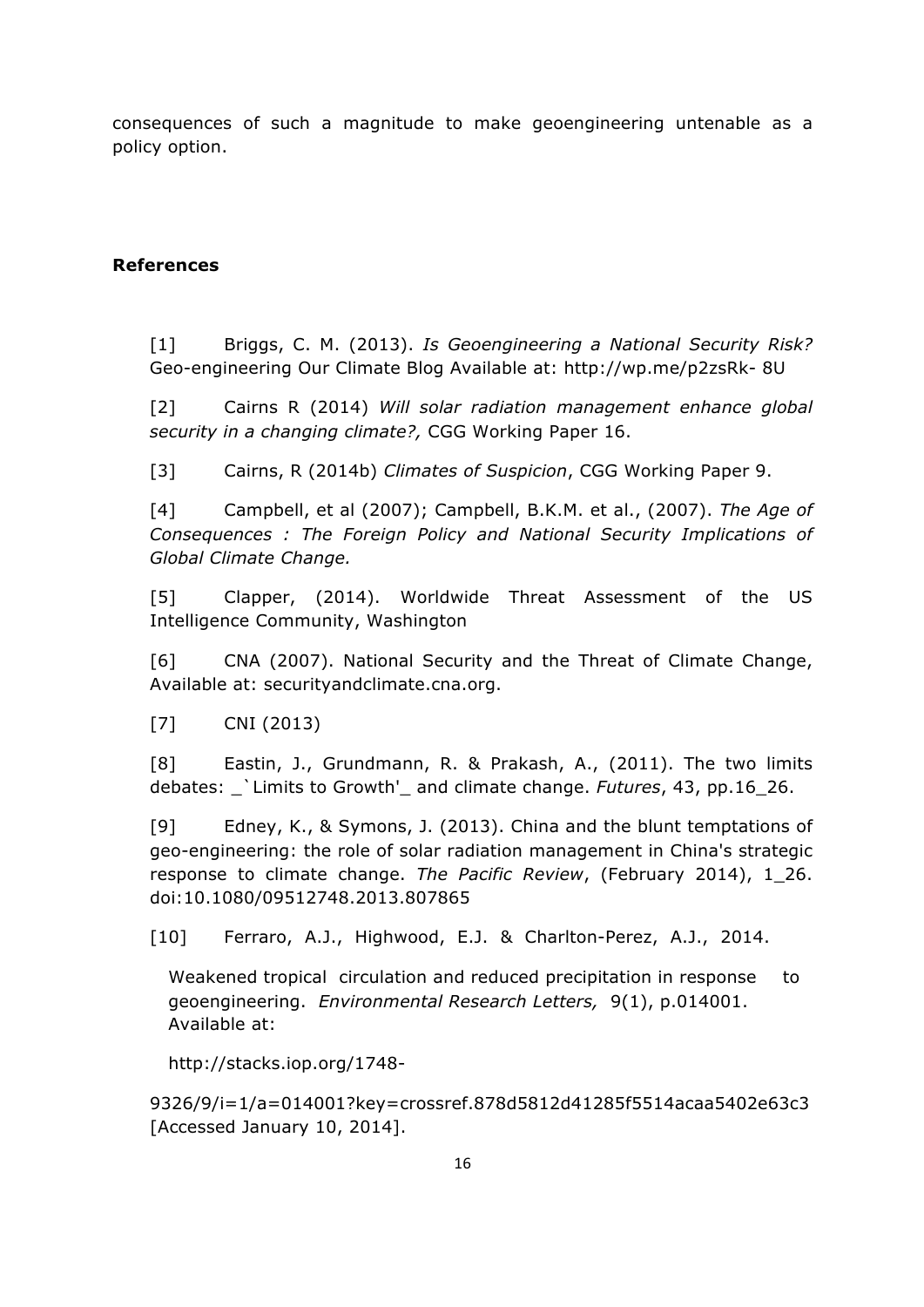[11] Fleming, J., (2010). *Fixing the Sky*, New York: Columbia University Press.

[12] Fleming, J., (2006). The pathological history of weather and climate modification : Three cycles of promise and hype. *Historical Studies in the Physical and Biological Sciences,* 37(1), pp.3\_25.

[13] Gray C S (2005), *Another Bloody Century*, Phoenix Books.

[14] Havens, B.S., (1952). *History of Project Cirrus* (Report No. RL 758), New York: General Electric Research Laboratory.

[15] Hegerl, G.C. & Solomon, S., (2009). Risks of Climate Engineering. *Science*, 325, pp.955-956.

[16] Homer-Dixon, T., 1991. On the Threshold: Environmental Changes as Causes of Acute Conflict. *International Security*, 16(2), pp.76-116.

[17] Hulme, M. (2014). *Can Science Fix Climate Change?: A Case Against Climate Engineering*. Oxford, UK: Polity Press

[18] Jones, A., et al. (2013). The impact of abrupt suspension of solar radiation management (termination effect) in experiment G2 of the Geoengineering Model Intercomparison Project (GeoMIP). *Journal of Geophysical Research: Atmospheres, 118* (17), 9743-9752

[19] Kaldor, M 1999, New and Old Wars. Organized Violence in a Global Era. Stanford

[20] MacKerron, G (2014) Costs and economics of geoengineering, CGG Working Paper 13.

[21] Molas-Gallart and Robinson, 1997

[22] NIPP 2013, *National Infrastructure Protection Plan*, Department

for Homeland Security, Washington. Available at: http://www.dhs.gov/national-infrastructure-protection-plan

[23] NRC, 2003. *Critical Issues in Weather Modification Research*, Washington D.C.

[24] Pielke, R.A., 2010. *The climate fix: what scientists and politicians won't tell you about global warming*, Basic Books.